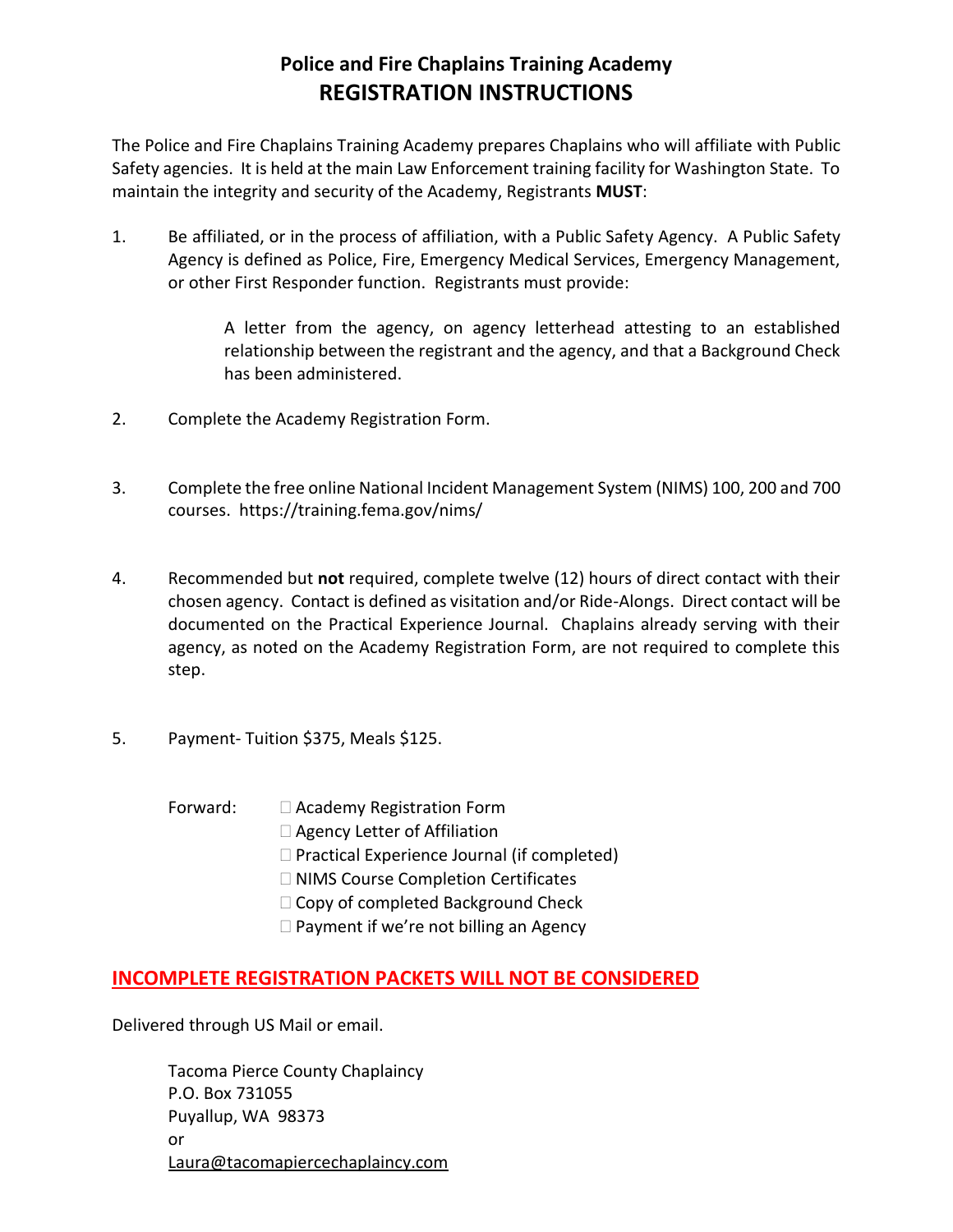

# **Police and Fire Chaplains Training Academy REGISTRATION FORM**

**Spring** Academy \_\_\_\_\_ **Fall** Academy \_\_\_\_\_ (Check one)

#### **PERSONAL INFORMATION**

| Last                            | First | MI           | <b>DOB</b> |  |
|---------------------------------|-------|--------------|------------|--|
| Home Address                    |       | State        | Zip        |  |
| <b>Best Phone</b>               | Email |              |            |  |
| <b>Emergency Contact Person</b> |       | Relationship | Phone      |  |

Access, mobility, medical or diet information:

On occasion, Chaplains may perform tasks informed or sanctioned by their faith. Will your faith denomination endorse you for Public Safety Chaplain ministry? Circle one: YES NO**.** If NO, please explain:

\_\_\_\_\_\_\_\_\_\_\_\_\_\_\_\_\_\_\_\_\_\_\_\_\_\_\_\_\_\_\_\_\_\_\_\_\_\_\_\_\_\_\_\_\_\_\_\_\_\_\_\_\_\_\_\_\_\_\_\_\_\_\_\_\_\_\_\_\_\_\_\_\_\_\_\_\_\_ \_\_\_\_\_\_\_\_\_\_\_\_\_\_\_\_\_\_\_\_\_\_\_\_\_\_\_\_\_\_\_\_\_\_\_\_\_\_\_\_\_\_\_\_\_\_\_\_\_\_\_\_\_\_\_\_\_\_\_\_\_\_\_\_\_\_\_\_\_\_\_\_\_\_\_\_\_\_ \_\_\_\_\_\_\_\_\_\_\_\_\_\_\_\_\_\_\_\_\_\_\_\_\_\_\_\_\_\_\_\_\_\_\_\_\_\_\_\_\_\_\_\_\_\_\_\_\_\_\_\_\_\_\_\_\_\_\_\_\_\_\_\_\_\_\_\_\_\_\_\_\_\_\_\_\_\_

\_\_\_\_\_\_\_\_\_\_\_\_\_\_\_\_\_\_\_\_\_\_\_\_\_\_\_\_\_\_\_\_\_\_\_\_\_\_\_\_\_\_\_\_\_\_\_\_\_\_\_\_\_\_\_\_\_\_\_\_\_\_\_\_\_\_\_\_\_\_\_\_\_\_\_\_\_\_

#### **PROFESSIONAL INFORMATION**

| Agency                                       |        | Department Head     |  |
|----------------------------------------------|--------|---------------------|--|
| <b>Agency Address</b>                        |        | <b>Agency Phone</b> |  |
| Are you currently serving as a sworn member? | YES NO | Years of service    |  |
| Are you currently serving as their Chaplain? | YES NO | Years of service    |  |
| Additional experience:                       |        |                     |  |
|                                              |        |                     |  |
|                                              |        |                     |  |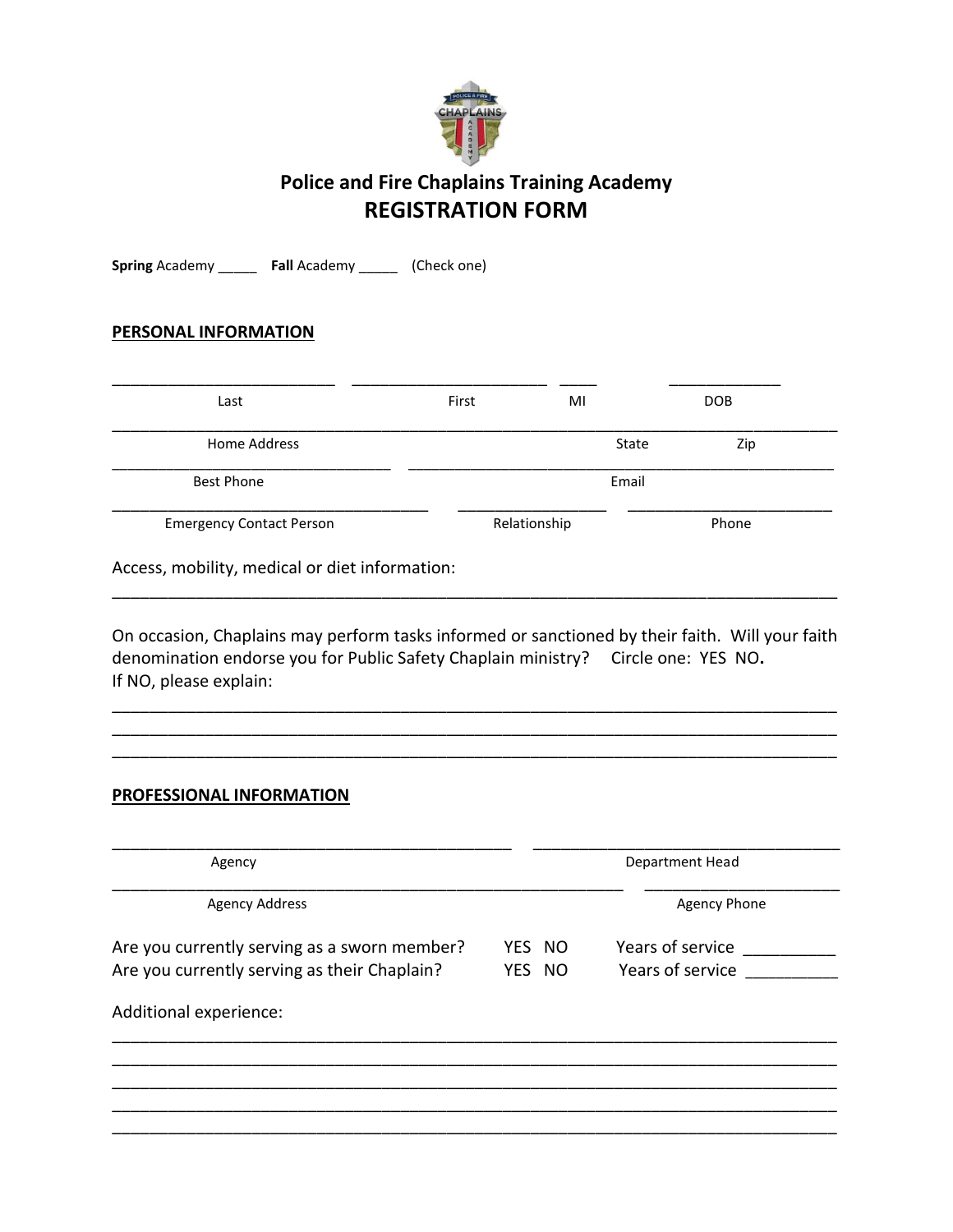#### **FINANCIAL PLANNING INFORMATION**

| <b>Academy Tuition</b><br>Meal Plan<br>Total                     | \$375<br>\$125<br>\$500 |                                                                                          |
|------------------------------------------------------------------|-------------------------|------------------------------------------------------------------------------------------|
| Check One:<br>Bill Agency                                        |                         | Self Pay                                                                                 |
|                                                                  |                         | For those wishing to have their agency billed, please provide the following information: |
| Person Authorizing Expenditure:<br><b>Purchase Order Number:</b> |                         |                                                                                          |

| Amount to be Billed:    |  |
|-------------------------|--|
| Agency to be billed:    |  |
| <b>Billing Address:</b> |  |
| City, State, Zip Code:  |  |

All Checks, Purchase Orders, or Money Orders made out to: Tacoma Pierce County Chaplaincy

#### **ADDITONAL INFORMATION**

**Housing:** There is no on-site housing. There are several hotels - motels within proximity of the Criminal Justice Training Commission 19010 – First Avenue South, Burien, WA 98148

**Meals:** The CJTC has a full service cafeteria offering breakfast, lunch and dinner that accommodates Gluten and Soy free diets.

**Travel:** SeaTac Airport is 15 minutes away. Those who live close may wish to commute. However, traffic is always heavy.

\_\_\_\_\_\_\_\_\_\_\_\_\_\_\_\_\_\_\_\_\_\_\_\_\_\_\_\_\_\_\_\_\_\_\_\_\_\_\_\_\_\_\_\_\_\_\_\_\_\_\_\_\_\_\_ \_\_\_\_\_\_\_\_\_\_\_\_\_\_\_\_\_\_\_\_\_

Signature Date Date

Forward to:

Tacoma Pierce County Chaplaincy P.O. Box 731055 Puyallup, WA 98373 or [Laura@tacomapiercechaplaincy.com](mailto:Laura@tacomapiercechaplaincy.com)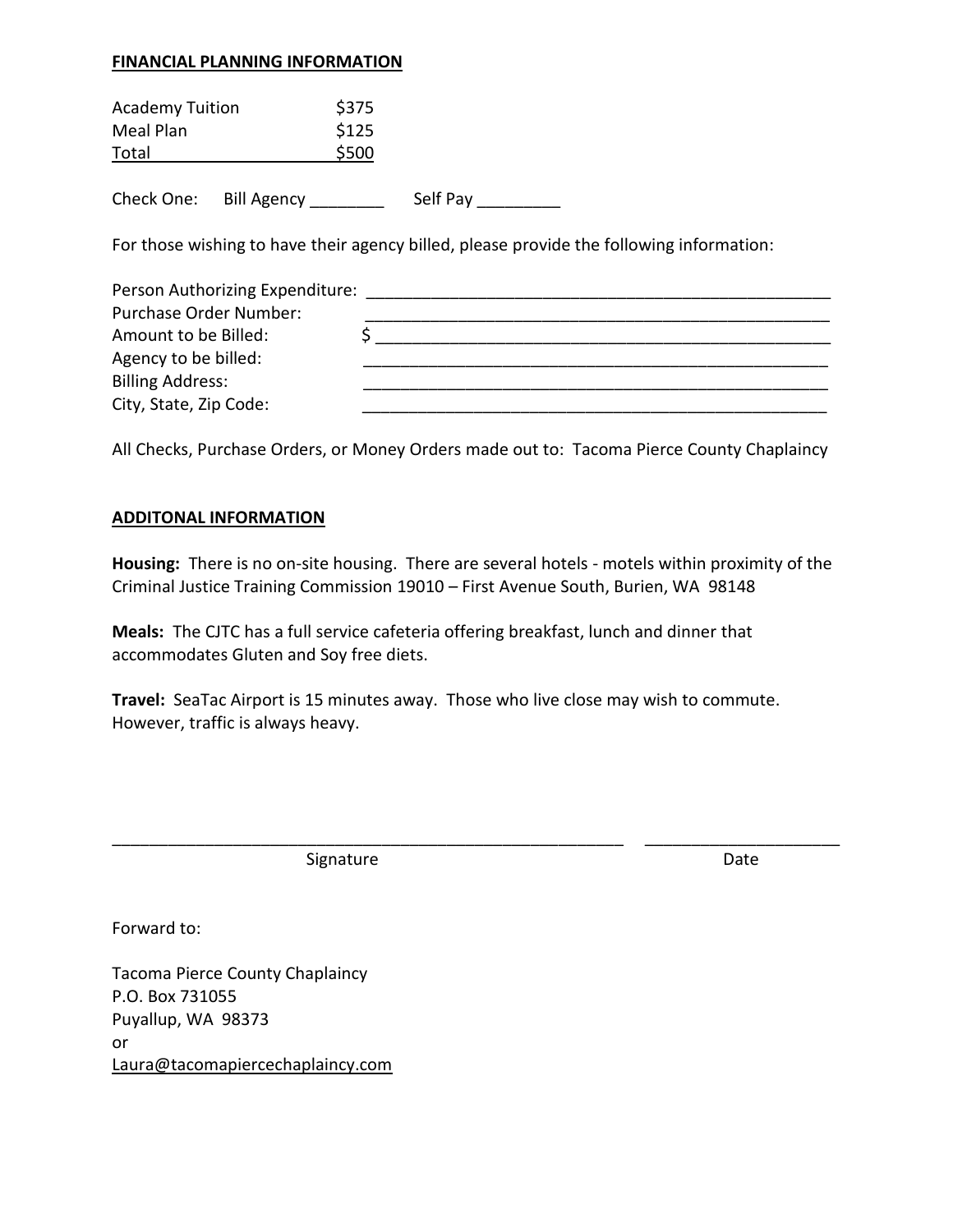

# **Police and Fire Chaplain Training Academy PRACTICAL EXPERIENCE JOURNAL**

|               | and in the precinct or firehouse. Vary times between shifts, weekdays and weekends. | It is recommend that registrants experience 12 direct contact hours with either Police<br>Officers or Firefighters, in time blocks no less than 4 hours in duration on a "Ride-Along" |
|---------------|-------------------------------------------------------------------------------------|---------------------------------------------------------------------------------------------------------------------------------------------------------------------------------------|
|               |                                                                                     |                                                                                                                                                                                       |
| Observations: |                                                                                     |                                                                                                                                                                                       |
| Observations: |                                                                                     |                                                                                                                                                                                       |
| Observations: |                                                                                     |                                                                                                                                                                                       |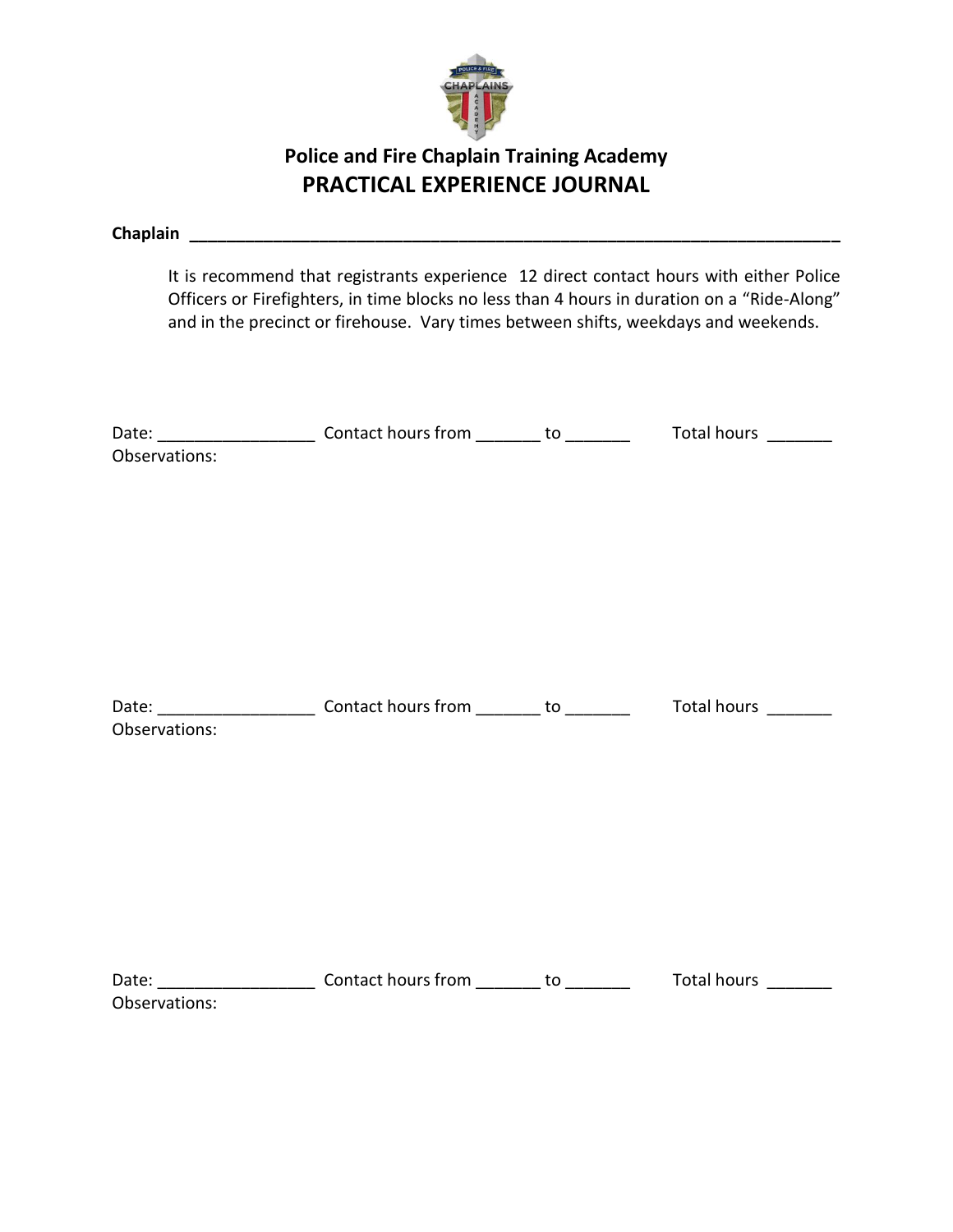

## **POLICE AND FIRE CHAPLAINS TRAINING ACADEMY FAQS**

The Police and Fire Chaplains Training Academy has been delivering first-class basic Chaplain training since 2002. Participants receive 50 hours of comprehensive training through 22 courses in line with the International Conference of Police Chaplains (ICPC) and the Federation of Fire Chaplains (FFC) recommendations.

#### **Where will the Academy be held?**

The Academy has been held at the Washington State Criminal Justice Training Commission (19010 First Avenue South, Burien, WA 98148) for 18 years. It is the main training facility for new Law Enforcement Officers in Washington. The CJTC is a large campus with training rooms, cafeteria, auditorium, and outdoor training props. Burien is just south of Seattle.

#### **Where should I stay?**

There are several motels surrounding the CJTC in the SeaTac, Burien and Des Moines neighborhoods. Online resources like Expedia list many locations and prices. Motels may issue a Law Enforcement or Government discount since you'll be attending the Academy at the CJTC.

#### **What is the traffic like?**

Traffic in the greater Seattle-Tacoma area is quite congested. Plan ahead. Breakfast starts at 0700. It is imperative that participants be in the classroom at 0750 for Roll Call. Usually, participants discover they are at the same motel. Carpools often form.

#### **What should I bring?**

Participants have brought their laptops to take notes, etc. However, laptops are not required. The lesson plans reside in the Cloud where participants may be able to access before the Academy. Creature comforts like Ibuprophen, Emergen-C (to fend off colds) and protein bars are popular among participants.

#### **What should I wear?**

Wear comfortable clothing. Classrooms may get chilly so bring a sweater. It does rain the PNW… bring a raincoat just in case, and comfortable shoes. No shorts, please. Keep in mind that you'll be representing the Academy while at the CJTC. Participants often wear their agency's polo shirt. Your agency's Dress Uniform is appropriate for the Graduation.

**Will there be any outdoor instruction?** There will be a few sessions outside. Chaplain Safety and Ride-Along Protocol are held at the CJTC in their prop area. Half of Wednesday will be at Seattle Fire's Training Facility. Please bring comfortable sturdy shoes, and of course a raincoat. **Who are the Academy Instructors?**

The Academy utilizes the best Subject Matter Experts available. Many are Chaplains and have been with the Academy since the beginning.

#### **Will I be required to do anything physical or hands-on, like lifting?**

No. You will not be required to do anything physical or outside of your comfort zone.